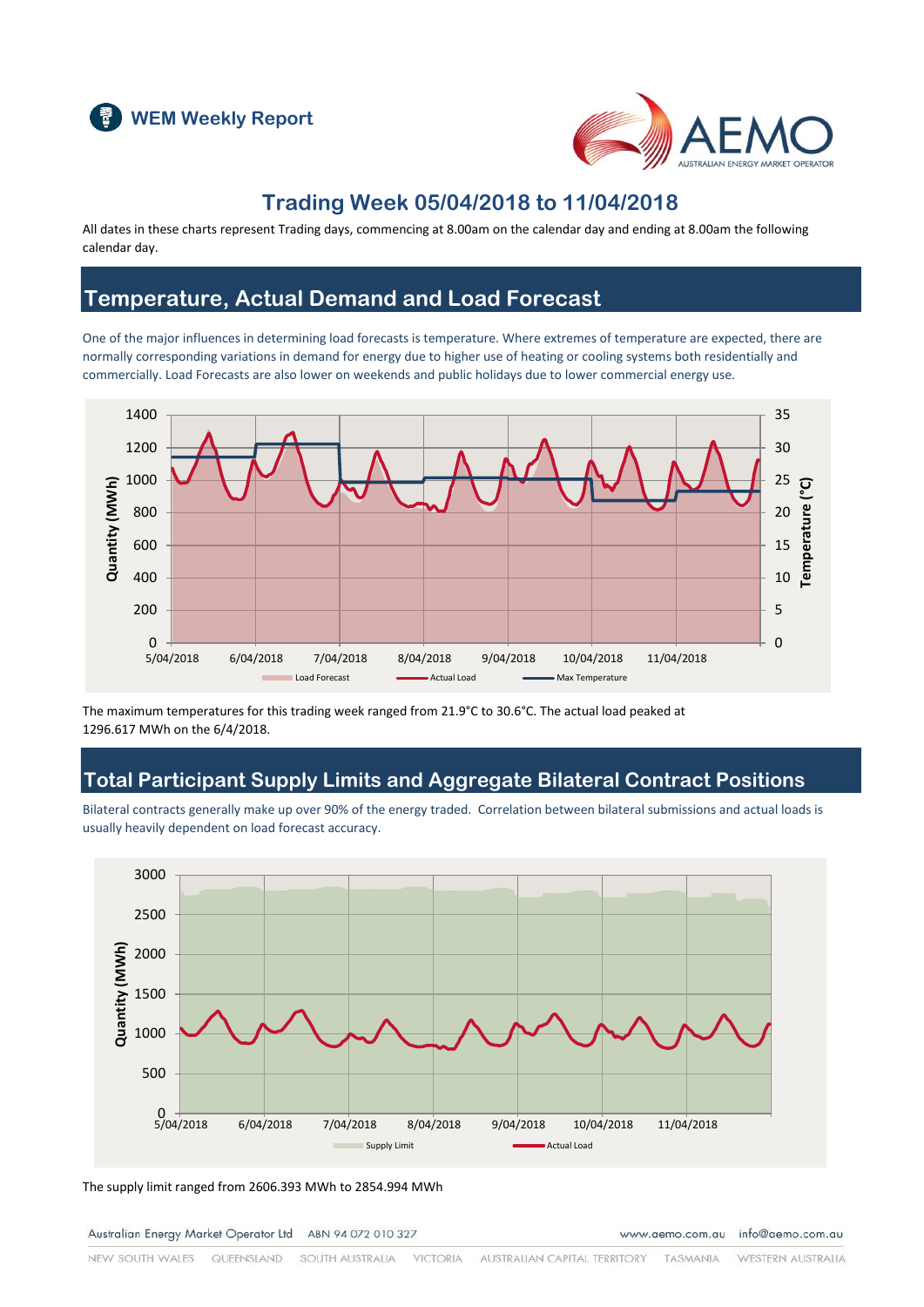# **Net Balancing Market Trades**

Bilateral contracts and STEM trading are generally based on the forecast energy requirements of Participants. When the forecast requirements are higher or lower than the actual requirements for a day, this Market energy must be bought and sold in the balancing mechanism. This graph shows the estimated net balancing trades.



The majority of the balancing activity this week occurred within Balancing Demand. The maximum balancing demand for the week reached 227.9155 MWh on the 9/4/2018. The maximum balancing supply for the week reached -21.943 MWh on the 6/4/2012.

### **Total Traded Energy**

This chart represents a comparison between the total net energy that is traded in Bilateral Contracts, the STEM and the balancing mechanism. Balancing Supply represents cases in which the total contract position is greater than the demand and customers must supply energy back to balancing. Balancing Demand represents cases in which the total contract position is less than the demand and customers must purchase energy from balancing.



Total balancing supply equalled -67.316 MWh whereas total balancing demand equalled 35638.471 MWh. The Total STEM Traded quantity was 8131.545 MWh, with the STEM Clearing Quantity ranging between 1.395 MWh and 103.021 MWh.

www.aemo.com.au info@aemo.com.au